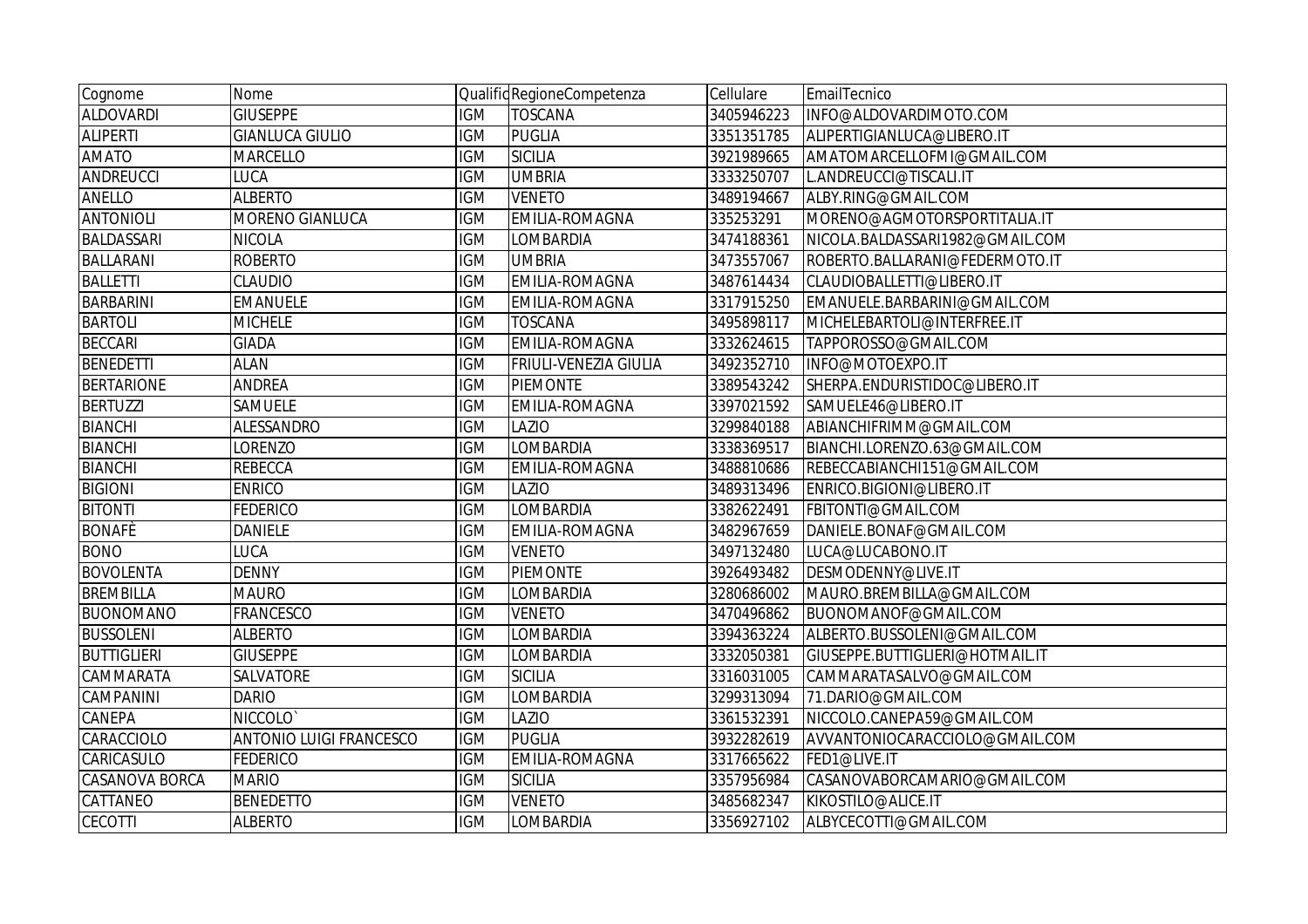| <b>CELESTINI</b>   | ALESSANDRO             | <b>IGM</b> | LAZIO                        | 3331893172 | CELESTINI.ALESSANDRO1986@GMAIL.COM |
|--------------------|------------------------|------------|------------------------------|------------|------------------------------------|
| CERAMELLA          | <b>MARCO</b>           | <b>IGM</b> | LOMBARDIA                    | 3714133834 | SCUOLAMOTOCOMO@GMAIL.COM           |
| <b>CESANA</b>      | <b>MARCO</b>           | <b>IGM</b> | LOMBARDIA                    | 3335431343 | MARCOCSN@HOTMAIL.IT                |
| <b>CIUTI</b>       | <b>STEFANO</b>         | <b>IGM</b> | <b>PIEMONTE</b>              | 3396265782 | STECIUTI@GMAIL.COM                 |
| COLLI              | <b>ADOLFO</b>          | <b>IGM</b> | <b>SICILIA</b>               | 3518063623 | OFLODA71@GMAIL.COM                 |
| <b>COLOMBO</b>     | <b>MATTEO</b>          | <b>IGM</b> | <b>LOMBARDIA</b>             | 3479442906 | MATTEOCOLOMBO7@HOTMAIL.IT          |
| <b>CORRADO</b>     | <b>RUBEN</b>           | <b>IGM</b> | <b>LOMBARDIA</b>             | 3383801583 | RPCRACINGTEAM@GMAIL.COM            |
| <b>COSTABILE</b>   | <b>COSIMO</b>          | <b>IGM</b> | <b>PUGLIA</b>                | 3666719942 | MINO.COSTABILE@FEDERMOTO.IT        |
| <b>CUCCU</b>       | <b>MARIO</b>           | <b>IGM</b> | <b>SARDEGNA</b>              | 3489325122 | COMPETITION@VIRGILIO.IT            |
| <b>CUSSIGH</b>     | <b>WALTER</b>          | <b>IGM</b> | <b>FRIULI-VENEZIA GIULIA</b> | 3897842354 | CUSSIGHVALTER@GMAIL.COM            |
| <b>D'ACIERNO</b>   | <b>DARIO</b>           | <b>IGM</b> | <b>LIGURIA</b>               | 3393405787 | DARIODAC65@GMAIL.COM               |
| D'AMICO            | <b>DANIEL GIUSEPPE</b> | <b>IGM</b> | <b>LOMBARDIA</b>             |            | INFO@RESTYLEINNOVATION.COM         |
| <b>DALLA ROSA</b>  | <b>FLAVIA</b>          | <b>IGM</b> | <b>VENETO</b>                | 3493148240 | DALLAROSA.FLAVIA@GMAIL.COM         |
| <b>DAMINO</b>      | <b>GIUSEPPE</b>        | <b>IGM</b> | LAZIO                        | 3497894494 | PROFGIUSEPPED@GMAIL.COM            |
| <b>DAMIOLI</b>     | <b>MASSIMO</b>         | <b>IGM</b> | <b>EMILIA-ROMAGNA</b>        | 3485600510 | MAXDAMIOLI@GMAIL.COM               |
| <b>DE GREGORI</b>  | <b>ALESSANDRO</b>      | <b>IGM</b> | <b>PIEMONTE</b>              | 3386197632 | ALESSANDRO.DEGREGORI@FEDERMOTO.IT  |
| <b>DE PETRILLO</b> | <b>FABIO</b>           | <b>IGM</b> | TOSCANA                      | 3296190099 | FABIO.DEPETRILLO@GMAIL.COM         |
| <b>DELLINO</b>     | <b>MARCO</b>           | <b>IGM</b> | <b>PUGLIA</b>                | 3483304483 | MARCODELLINO@YAHOO.IT              |
| <b>DI PIERO</b>    | <b>NICOLA</b>          | <b>IGM</b> | <b>MARCHE</b>                | 3453264386 | NICO.DIPIERO@GMAIL.COM             |
| <b>ECCHELI</b>     | <b>DAVIDE</b>          | <b>IGM</b> | PROV.AUT.TRENTO              | 3457748211 | ECCHELI.DAVIDE@GMAIL.COM           |
| <b>ERRICO</b>      | <b>GIOVANNI</b>        | <b>IGM</b> | <b>SARDEGNA</b>              | 3358384649 | GIANNI@GIANNIERRICO.IT             |
| <b>FAGNANI</b>     | <b>DAVIDE</b>          | <b>IGM</b> | LOMBARDIA                    | 3474870206 | DAVIDE@STUDIOFAGNANI.IT            |
| <b>FASITTA</b>     | <b>GIOVANNI</b>        | <b>IGM</b> | <b>SICILIA</b>               | 3476221044 | GIOVANNI.FASITTA@FEDERMOTO.IT      |
| <b>FERRARETTO</b>  | <b>NICOLA</b>          | <b>IGM</b> | <b>VENETO</b>                | 3202836991 | NICO.FERRARETTO@GMAIL.COM          |
| FERRARI            | <b>ANDREA</b>          | <b>IGM</b> | <b>VENETO</b>                | 3406410263 | C.C.O@LIBERO.IT                    |
| <b>FINOCCHIO</b>   | <b>ANDREA</b>          | <b>IGM</b> | LAZIO                        | 3471963158 | ANDREA.FINOCCHIO1969@GMAIL.COM     |
| <b>FIORAVANTI</b>  | MADDALENA              | <b>IGM</b> | <b>TOSCANA</b>               | 3484227520 | MDL.FIORAVANTI@GMAIL.COM           |
| <b>FUGARDI</b>     | <b>GIORGIO</b>         | <b>IGM</b> | LAZIO                        | 3408789000 | GIORGIO.FUGARDI@GMAIL.COM          |
| <b>FUGARDI</b>     | <b>STEFANO</b>         | <b>IGM</b> | LAZIO                        | 3485321410 | STEFANO.FUGARDI@GMAIL.COM          |
| <b>GANDINI</b>     | <b>DAVIDE</b>          | <b>IGM</b> | <b>PIEMONTE</b>              | 3393448180 | DAVIDEGANDINI77@GMAIL.COM          |
| <b>GARINO</b>      | <b>GIORGIO</b>         | <b>IGM</b> | <b>PIEMONTE</b>              | 3463185819 | GIORGIO.GARINO01@GMAIL.COM         |
| GARRE`             | <b>STEFANO</b>         | <b>IGM</b> | <b>LIGURIA</b>               | 3482737366 | STEFANO.GARRE@GMAIL.COM            |
| <b>GAVAZZONI</b>   | <b>LUCA</b>            | <b>IGM</b> | EMILIA-ROMAGNA               | 3939998097 | GAVAZZONILUCA@GMAIL.COM            |
| <b>GHEZZI</b>      | <b>ALESSANDRO</b>      | <b>IGM</b> | LOMBARDIA                    | 3458553645 | AG@BIKERANDGARAGE.IT               |
| <b>GIANI</b>       | CARLO ADOLFO           | <b>IGM</b> | <b>LOMBARDIA</b>             | 335209225  | ARCHITETTOGIANI@TISCALI.IT         |
| <b>GIRARDI</b>     | <b>DARIO</b>           | <b>IGM</b> | <b>PUGLIA</b>                | 3333592605 | DARIO_GIRARDI@VIRGILIO.IT          |
|                    |                        |            |                              |            |                                    |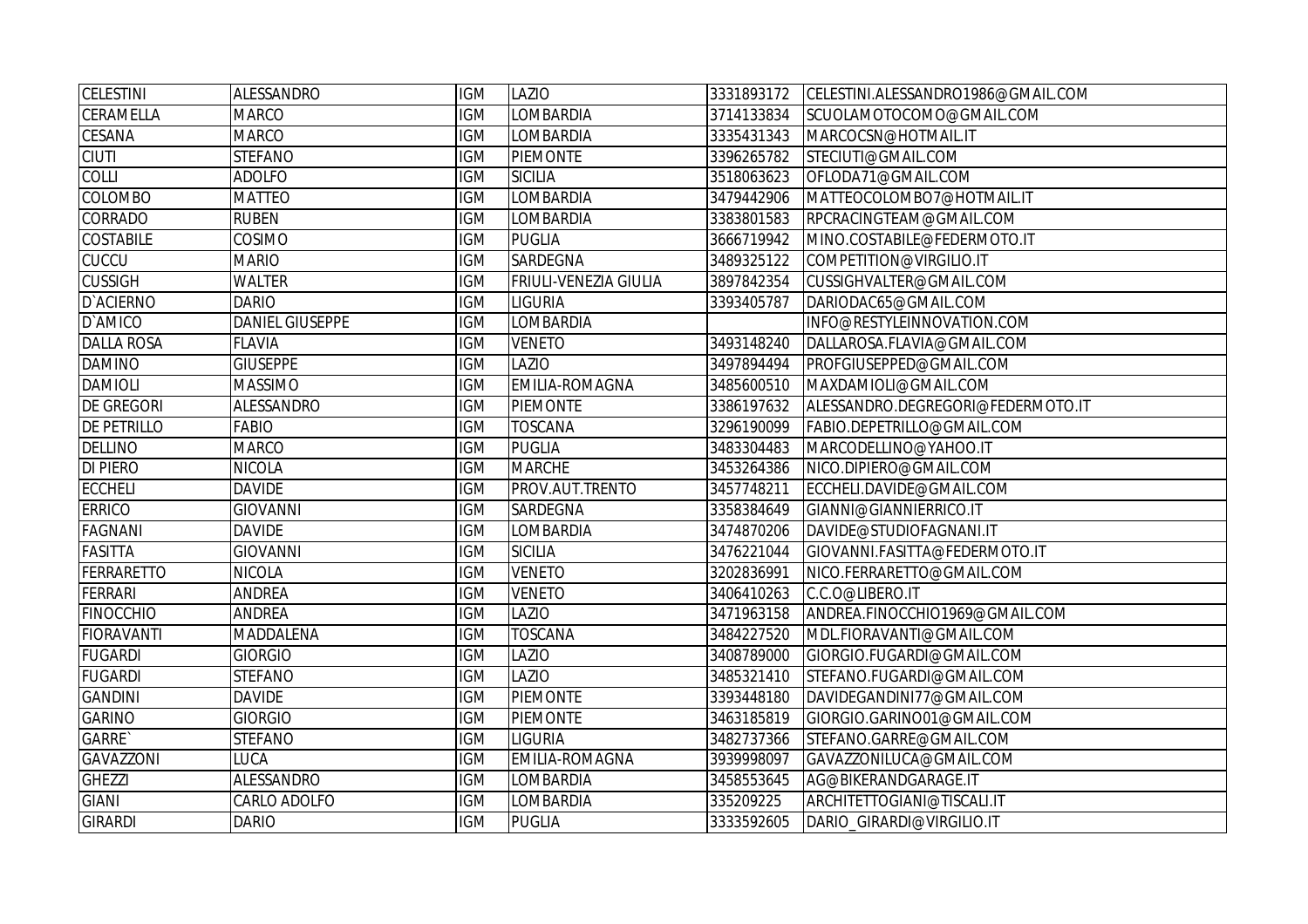| <b>GIUSPINO</b>    | ALESSANDRO       | <b>IGM</b> | <b>PIEMONTE</b>              | 3393903539 | GIUSPINO@BTINTERNET.COM            |
|--------------------|------------------|------------|------------------------------|------------|------------------------------------|
| <b>GRECO</b>       | <b>GIUSEPPE</b>  | <b>IGM</b> | <b>PUGLIA</b>                | 3313678615 | PINOGRECO478@LIBERO.IT             |
| <b>IANNUZZO</b>    | <b>VITTORIO</b>  | <b>IGM</b> | <b>LOMBARDIA</b>             | 3928589007 | VITTORIOIANNUZZO@GMAIL.COM         |
| <b>LA LICATA</b>   | <b>MANUELA</b>   | <b>IGM</b> | <b>SARDEGNA</b>              | 3929207872 | MANUELA.LALICATA@HOTMAIL.IT        |
| LANCIANESE         | <b>SAVERIO</b>   | <b>IGM</b> | <b>PUGLIA</b>                | 3283253291 | SAVERIO62@LIBERO.IT                |
| LAZZAROTTO         | <b>FRANCESCA</b> | <b>IGM</b> | <b>VENETO</b>                | 3701434247 | KIKOSTILO.FL@GMAIL.COM             |
| <b>LONGO</b>       | <b>ANTONIO</b>   | <b>IGM</b> | <b>PUGLIA</b>                | 3389970776 | ANTOLONGO75@LIBERO.IT              |
| <b>LORIA</b>       | <b>RENATO</b>    | <b>IGM</b> | CALABRIA                     | 3357289606 | RERELORIA@ALICE.IT                 |
| <b>MAIDA</b>       | <b>ANDREA</b>    | <b>IGM</b> | <b>VENETO</b>                | 3929984883 | ANDREAMAIDA64@GMAIL.COM            |
| <b>MALAGOLI</b>    | <b>EMILIANO</b>  | <b>IGM</b> | LAZIO                        | 3737220113 | EMILIANOM39@GMAIL.COM              |
| <b>MANCINI</b>     | <b>VINCENZO</b>  | <b>IGM</b> | <b>PUGLIA</b>                | 3357653478 | VINCENZO.MANCINI@FEDERMOTO.IT      |
| <b>MANTOVANI</b>   | <b>ANDREA</b>    | <b>IGM</b> | EMILIA-ROMAGNA               | 3336547417 | AM9TEAM@LIBERO.IT                  |
| <b>MARCHETTI</b>   | LORENZO          | <b>IGM</b> | <b>TOSCANA</b>               | 3486520688 | LORENZO.F.MARCHETTI@GMAIL.COM      |
| <b>MARI FIAMMA</b> | MASSIMILIANO     | <b>IGM</b> | <b>ABRUZZO</b>               | 3494225292 | MAX@MARIFIAMMA.IT                  |
| <b>MARIANO</b>     | <b>ALDO</b>      | <b>IGM</b> | <b>MOLISE</b>                | 3204167046 | ALDO.MARIANO@PEC.IT                |
| <b>MARIANO</b>     | <b>LUCIO</b>     | <b>IGM</b> | <b>MOLISE</b>                | 3299145126 | LUCIO.MARIANO@FEDERMOTO.IT         |
| <b>MARIOTTI</b>    | <b>FIORENZO</b>  | <b>IGM</b> | <b>MARCHE</b>                | 3398081444 | MARIOTTIMOTO@TISCALI.IT            |
| <b>MATTEUCCI</b>   | <b>STEFANO</b>   | <b>IGM</b> | <b>TOSCANA</b>               | 3351261569 | S.MATTEUCCI@MARTINELLI-IMPIANTI.IT |
| <b>MELAGRANI</b>   | <b>ANDREA</b>    | <b>IGM</b> | <b>LIGURIA</b>               | 3494135892 | ANDREA.MELAGRANI@GMAIL.COM         |
| <b>MENOZZI</b>     | <b>PATRIZIO</b>  | <b>IGM</b> | EMILIA-ROMAGNA               | 3661080659 | OFFICINA@DUCATIPARMA.IT            |
| <b>MINGANTI</b>    | <b>MATTEO</b>    | <b>IGM</b> | <b>EMILIA-ROMAGNA</b>        | 3385087851 | M.MINGANTI@ICLOUD.COM              |
| <b>NATALI</b>      | <b>FEDERICO</b>  | <b>IGM</b> | <b>TOSCANA</b>               | 3396589391 | NATPERFORMANCE55@GMAIL.COM         |
| <b>NEGRI</b>       | <b>MAURO</b>     | <b>IGM</b> | <b>LOMBARDIA</b>             | 3357182639 | M.NEGRI81@GMAIL.COM                |
| <b>NORDIO</b>      | <b>DRUSO</b>     | <b>IGM</b> | <b>FRIULI-VENEZIA GIULIA</b> | 3473473992 | DRUSO@ASDFAIRPLAY.IT               |
| <b>PAOLUCCI</b>    | <b>LUCA</b>      | <b>IGM</b> | <b>PUGLIA</b>                | 3292460626 | DR.LPAOLUCCI@GMAIL.COM             |
| <b>PASETTO</b>     | <b>MATTEO</b>    | <b>IGM</b> | <b>VENETO</b>                | 3389597993 | DUCATEO_VR@YAHOO.IT                |
| PATTERLINI         | <b>PAOLO</b>     | <b>IGM</b> | EMILIA-ROMAGNA               | 3484491100 | STUDIO@PATTERLINI.IT               |
| PEDERSOLI          | <b>LUCA</b>      | <b>IGM</b> | <b>LOMBARDIA</b>             | 3358265415 | INFO@RIDINGSCHOOL.IT               |
| PELLEGRINO         | CARLO            | <b>IGM</b> | <b>LOMBARDIA</b>             | 3409682747 | PELLEGRINO.CARLO82@GMAIL.COM       |
| <b>PERETTI</b>     | <b>MARCO</b>     | <b>IGM</b> | LOMBARDIA                    | 3467276184 | MARCO.PERETTI@TIN.IT               |
| <b>PEROTTI</b>     | <b>FABRIZIO</b>  | <b>IGM</b> | LOMBARDIA                    | 3332257094 | PEROT7@HOTMAIL.IT                  |
| <b>PERRINO</b>     | <b>MICHELE</b>   | <b>IGM</b> | LOMBARDIA                    | 3289038732 | MICHELE.PERRINO3@GMAIL.COM         |
| <b>PERROTTA</b>    | <b>RICCARDO</b>  | <b>IGM</b> | <b>LOMBARDIA</b>             | 3387576476 | RICCARDO.PERROTTA@LIBERO.IT        |
| <b>PICASSO</b>     | <b>MARINA</b>    | <b>IGM</b> | <b>LIGURIA</b>               | 3472287198 | MARINAPICASSO@LIBERO.IT            |
| PIERI              | <b>FEDERICO</b>  | <b>IGM</b> | <b>TOSCANA</b>               | 3496616388 | FEDERICO.PIERI@LIVE.IT             |
| <b>PILOTTI</b>     | <b>MASSIMO</b>   | <b>IGM</b> | <b>LOMBARDIA</b>             | 3406255279 | POLIFEMOKTM@LIBERO.IT              |